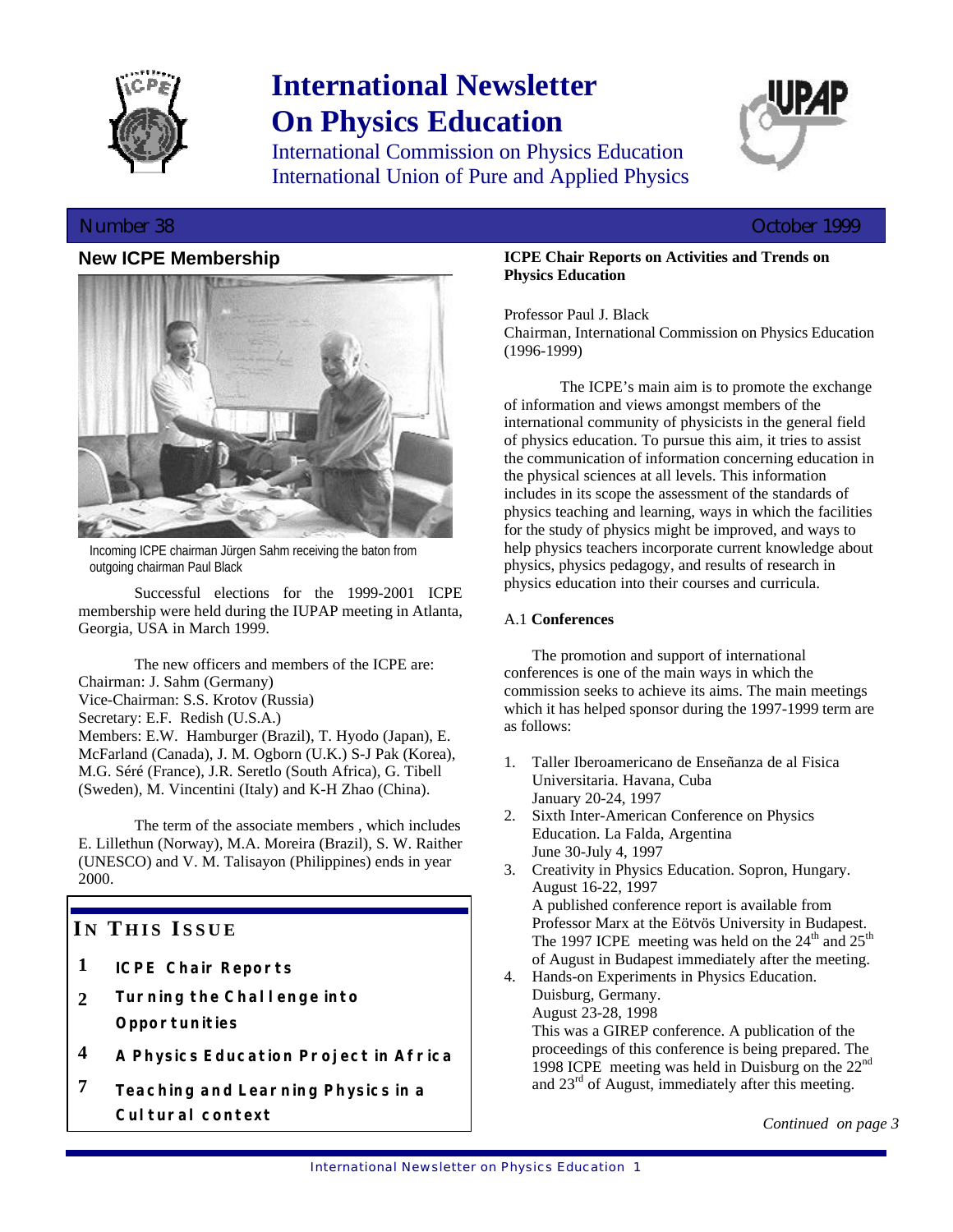## **Turning the Challenge into Opportunities: The Mission of Physics Teachers for the Next Millenium**

(Conclusions from the International Conference of Physics Teachers and Educators, Guilin, People's Republic of China, August 19-23, 1999 )

Conference Team led by Leonard Jossem, Professor of Physics Emeritus, Department of Physics, Ohio State University

The very rapid changes of knowledge and techniques in science and technology, and the changes they have caused and will continue to cause in our societies, define the challenge and the mission for us as teachers in the next millennium. It is the challenge of life-long learning and understanding for all.

This challenge has many parts.

For us as teachers, and as teachers of teachers, it is the challenge of personal professional development. The profession of teaching needs, now more than ever, to become one of life-long development. We need to keep up-to-date in developments in physics and related sciences, in developments in physics education research, in developments in curriculum reform and instructional methods and technologies, and in the theories and techniques of examination, evaluation, and assessment – including self-assessment.

In meeting these challenges, it is very important for teachers to have strong support for their work. It is not realistic to believe that they can do it all without support. They need support from their colleagues at work, and support from school and university administrators, and at the national level.

Money is an important aspect of support - in the form of better salaries and funds for travel to important educational conferences. But time is also a very important source of support: time to study and to discuss educational problems with colleagues, time to try educational experiments and to analyze the results, time to see where and how improvements might be made and to try the new ideas.

Teachers can help and support each other in local groups in which they discuss their problems and their research and analyze their results. The existence of high-speed connections to the Internet and the World Wide Web make it possible to have discussions and share ideas with teachers in other parts of the country and even with physics teachers anywhere in the world. The Web also opens up a tremendous source of information, ideas and instructional materials to the individual physics teacher. One of the things that needs to be explored is how best to use this resource.

Standards of quality for judging materials are very much needed and should be shared widely among physics teachers.

A second challenge is the challenge of helping students – including prospective teachers – to learn and understand. It is the challenge of motivating them to see the value to themselves of becoming *actively* involved in the process of learning and of taking serious responsibility for their own learning. The conference has provided us with various examples of some ways to motivate students, for example, involving them in the solution of "real-life" problems, and in the design of practical projects. Another part of the challenge is recognizing the diversity of students and their different styles of learning, and adapting teaching methods to suit the individual student. Here, again, help for the teacher can come from the results of physics education research, from discussions with colleagues and with the students themselves, and from the many resources available on the Web.

A third challenge is the challenge of the relations of teachers with the rest of society. In times of rapid change such as we have now, people often become uncomfortable and look for quick and easy solutions to what they see as their problems. There is no doubt that there are problems in the educational systems in every country, but in some cases the cure proposed is worse for the country than the disease. In the long term interest of the health of their own countries, physics teachers need to help educate the people who determine the local, regional and national policies on education. This is especially true for science education. In many countries, the number of required hours for science education has recently been reduced. Where curricula are determined locally, individual teachers can do much to help the situation. Where there are national curricula that must be followed, the problem is much more difficult and requires much hard work on the part of the individuals and professional societies. It is often a very slow process to change people's minds, but it is important to keep trying. Here, again, the Internet can serve as an important way of keeping good contact and communication among groups of teachers.

Finally, the participants in the conference have some challenges for the organizers of future conferences.

Conference proceedings nowadays are usually prepared on a computer, so electronic files are available. Putting the proceedings on a website would make them available to a much larger group of teachers around little, if any, extra cost.

People from around the world are interested to learn about the educational systems of the countries they visit. Organizers may make provisions for optional visits to typical schools, colleges, and universities and institutes to see how physics education is done in the host country. Iin addition to the general sightseeing tours, organizers may take advantage of local places to visit on "science field trips" such as those in Workshop 3C in this conference. Organizers

*(Continued on page 4)*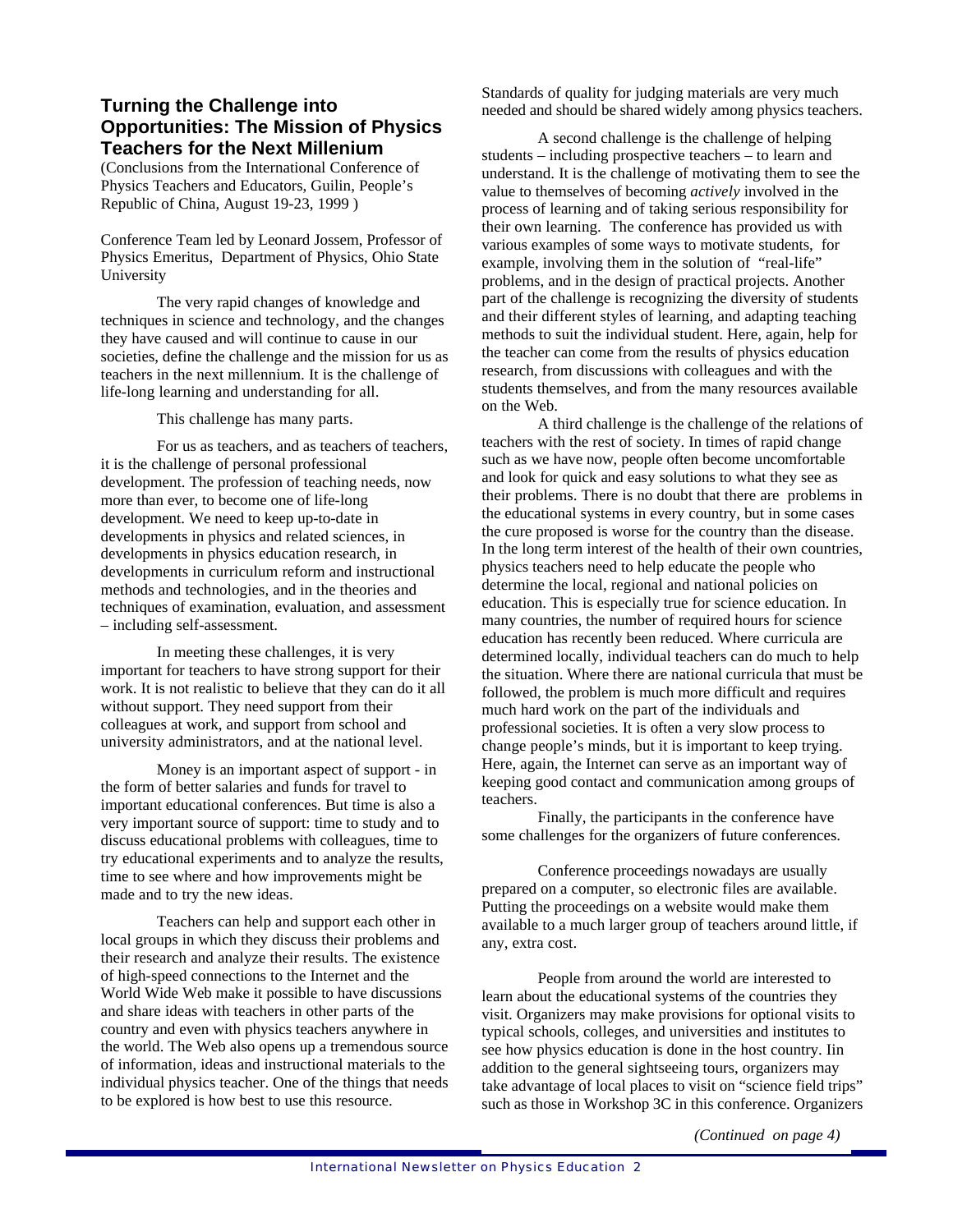- 5. New Technologies in Physics Education. Hefei, PR China October 12-22, 1998
- 6. International Conference of Physics Teachers and Educators. Guilin, PR China August 19-23, 1999 The 1999 ICPE meeting was held in Guilin on the  $17<sup>th</sup>$ and 18th of August immediately before the international conference.

## A.2 **The Medal of the International Commission on Physics Education**

This medal is awarded for contributions to physics education which are major in scope and impact and which have extended over a considerable period. In 1997, the medal was awarded to Professor George Marx (Budapest, Hungary). In 1998 it was awarded to Professor Dieter Nachtigall (Dortmund, Germany).

## A.3 **The ICPE Newsletter**

This continues to be produced on a semi-annual basis and distributed free of charge to about 1000 persons and institutions worldwide. The newsletter has been edited since early 1995 by Professor Ed Redish (Maryland, USA). He also manages the Commission's website with address http://www.physics.umd.edu/icpe/.

## A.4 **Other Activities**

In early 1998 the Commission published a book entitled *Connecting Research in Physics Education with Teacher Education* with chapters by over twenty authors who are authorities in their various fields. The book is not published in print – it is available on a website http://www.physics.ohiostate.edu/`jossem/ICPE/Books.html with no restriction on downloading. It is also available at nominal cost on diskette. Translations into French and Spanish are in preparation with a grant from the UNESCO. The Commission has also prepared a diskette about selected posters useful in physics education and in arousing interest in physics amongst students. The text of four books on undergraduate physics education produced in the 1970s and now out of print are being put on a website for free availability in collaboration with the USA project NOVA and with a grant from the UK Institute of Physics. Work is also in progress to select papers particularly useful to teachers from past conference proceedings and copy these also onto a website. Members have been maintaining links with several regional networks concerned with physics education, including the European Physical Society and GIREP, and with other international organizations, notably UNESCO.

## B. **Developments in Physics Education**

Four main trends can be discerned in the recent development of physics education. One is the continuation and strengthening of the development impact of research into ways by which pupils learn new concepts and practices of pedagogy, including assessment. Research into human cognition is beginning to frame useful lessons about optimum routes for teaching and learning and to open up particularly challenging innovations in the use of computer based learning programmes so that participants can work at the problems of selecting, transforming and adapting new thinking into reformed classroom work. The Internet published book is an example of work to convey research lesson in a form useful to practitioners. Whilst in past years such activity has been directed mainly at school level, there is now a new focus also on teaching and learning at the undergraduate level. As the participation rate in higher education increases in all countries, professors can no longer assume that any subject expert can undertake teaching by merely 'talking the subject'. The ICPE sponsored conference in Maryland in 1996 was a milestone in this development, as is the two-volume report on this meeting published by the American Institute of Physics.

A second trend is marked by a variety of explorations in which physics educators are attempting to broaden the scope of physics as a component of education. The use of toys in physics education, the use of museums and other informal centres for learning, a new emphasis on physics in the environment and for environment protection, are all examples of moves which have two main motives. One is to make physics more attractive to young people by engaging their interest in it through themes and problems of relevance to their daily lives. Another is to develop a sense of social responsibility amongst future physicists, and to give them basis for making critical judgements about the impact of science and technology amongst all future citizens. Underlying such moves is a new realization that physics education at all but the most specialized level of tertiary education should not be directed primarily at the development of the future physics researcher, but at using the insights and skills that physics can provide to enrich and form the capable citizen. The implications of such a shift in aims are being thought through in various ways. One implication is that issues in the history, philosophy, and social context of the development of physics ought to feature more strongly in future curricula.

A third trend, related to the second, is continuing, and in some western countries particularly increasing, concern that students are not being attracted to the study of physics. So there are some renewed efforts to make physics more attractive to young people. Some of the

*(Continued on page 4)*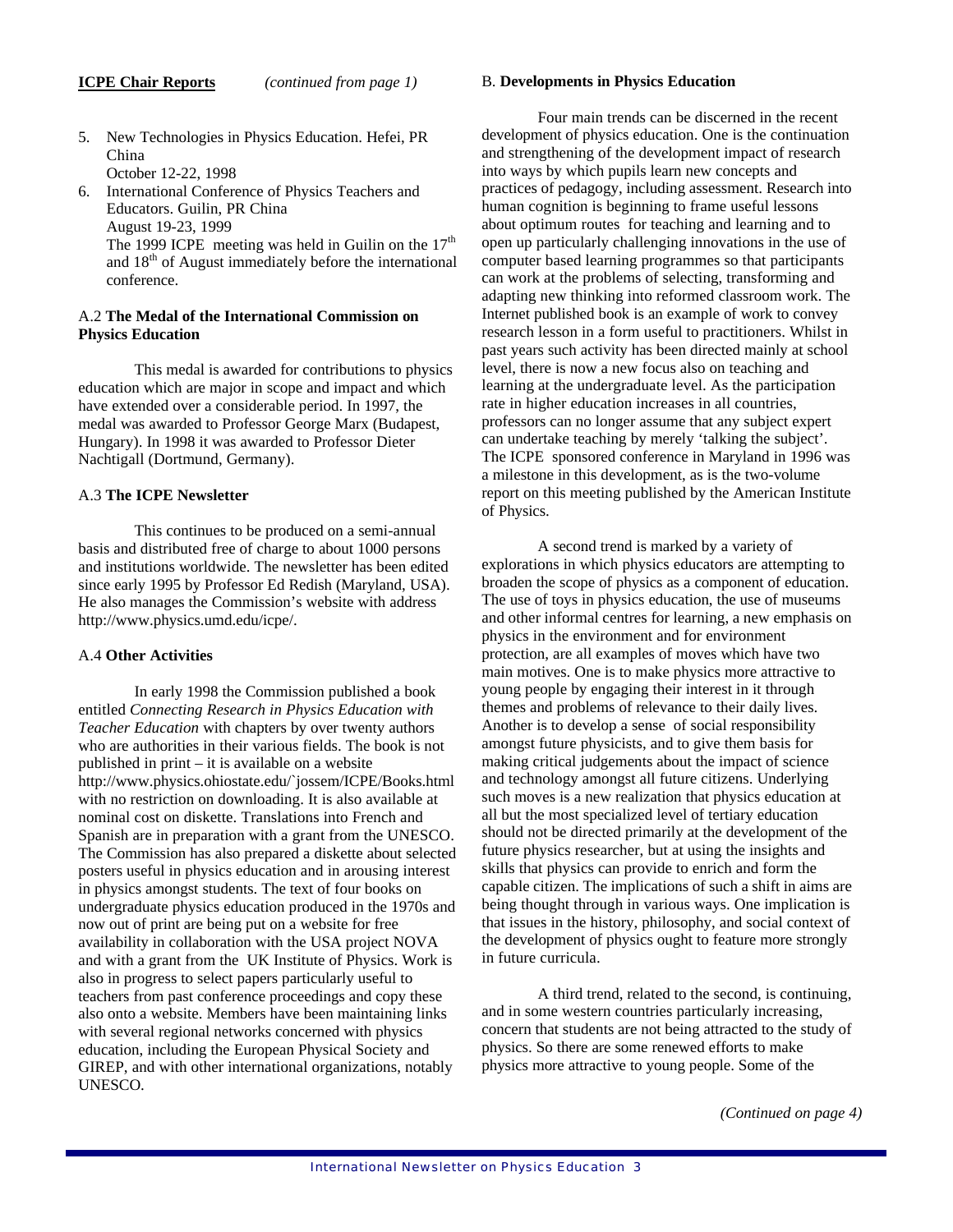changes mentioned under the second trend above should also serve this purpose. However, there is also a need to convey in school and undergraduate study some of the sense of wonder and excitement that fundamental research in physics continues to engender in those working in it or close to it. Thus courses of study which concentrate on 'basics' and promise to come to the exciting frontiers in future years are no longer seen as acceptable. The challenge is to develop new curricula in which some authentic vision of work at the frontiers is communicated, and in such a way that some concepts and methods of working fundamental to the understanding of physics are developed through this communication.

A fourth trend is the rapidly expanding use of the Internet in education. As can be seen from the above report of activities, the Commission is trying to explore several ways of taking full advantage of the possibilities that the new technology can open up, and in so doing, it is hoped to learn lessons about future uses. The immediate prospect is that materials, many old and some new, can be made freely available so that any teacher in any school in the world can have access to them. The issues here are to develop a label that assures quality of such material, and to find or produce material for which copyright holders are willing to give rights with no financial return. The attraction is particularly strong in the case of developing countries that have neither the channels of communication nor the resources to obtain materials by normal commercial purchase. In many such countries however, teachers cannot take advantage of Internet availability because they lack the equipment to read and download. So a second strand of the Commission's work here must be to try to establish and disseminate information about centres in such countries, where such equipment exists and where there are physics educators who are willing to download and copy, at cost, for provision to others in their immediate region.

## **Physics Posters**

To celebrate its centennial last March 1999, the American Physical Society has produced a timeline entitled 'A Century of Physics'. On eleven consecutive posters, which creates a 23-feet mural when mounted side by side, the milestones of the history of physics are exhibited in images and words.

The timeline functions at once a chronology, a work of art, a permanently open textbook, and a gigantic photo album covering a hundred years in the life of the community of physicists.

Access to the timeline and to the Wall Chart can be found at http://timeline.aps.org/APS/home\_HighRes.html

### **ICPE Chair Reports** *(continued from page 3)* **Some Conclusions** *(continued from page 2)*

may include sessions on the demographics of physics education in the host country and in other countries represented at the conference. What is happening in physics enrollments and required class hours in physics teaching at all levels is of interest to all teachers around

Lectures and demonstration shows open to the public are important ways of connecting with the general public. In addition, organizers may wish to consider awarding prizes or other recognition to excellent students and to young teachers who are doing excellent work and show promise of becoming leaders in physics education in the future.

Conference organizers may also provide "pre-" and "post-" questionnaires to the participants. What do they expect to gain from the conference? What parts of the conference were not valuable to them? This feedback from the participants can be of help in evaluating the success of the conference and in planning future conferences.

## **Statement from the `99 International Conference of Physics Teachers and Educators**

## Why Teach Science

the world.

There are many good reasons. Science helps us find out about the structure of the universe, of ho things work and our place in it. It brings us new knowledge, and helps us understand. Science is one of the major achievements of the minds and imagination of the people in the world. It helps to prepare future generations for their place in an increasingly complex and technological society.

### What to Teach in Science

In a rapidly changing world where new knowledge is being created at an astounding rate, learning has become a life-long process. Physics in particular is an important subject with which to teach students how to learn more about the world. We can not teach all of physics, but we can bring to all students a knowledge and understanding of parts of the subject, and show them how they are connected to the world.

### How to Teach Science?

We learn in different ways, and although each of must learn for ourselves, we can all – teachers and students – also learn form each other. The important thing is that each of us take an active part in our owl learning process, and experience the satisfaction that comes form knowing that we can learn and understand new things for ourselves.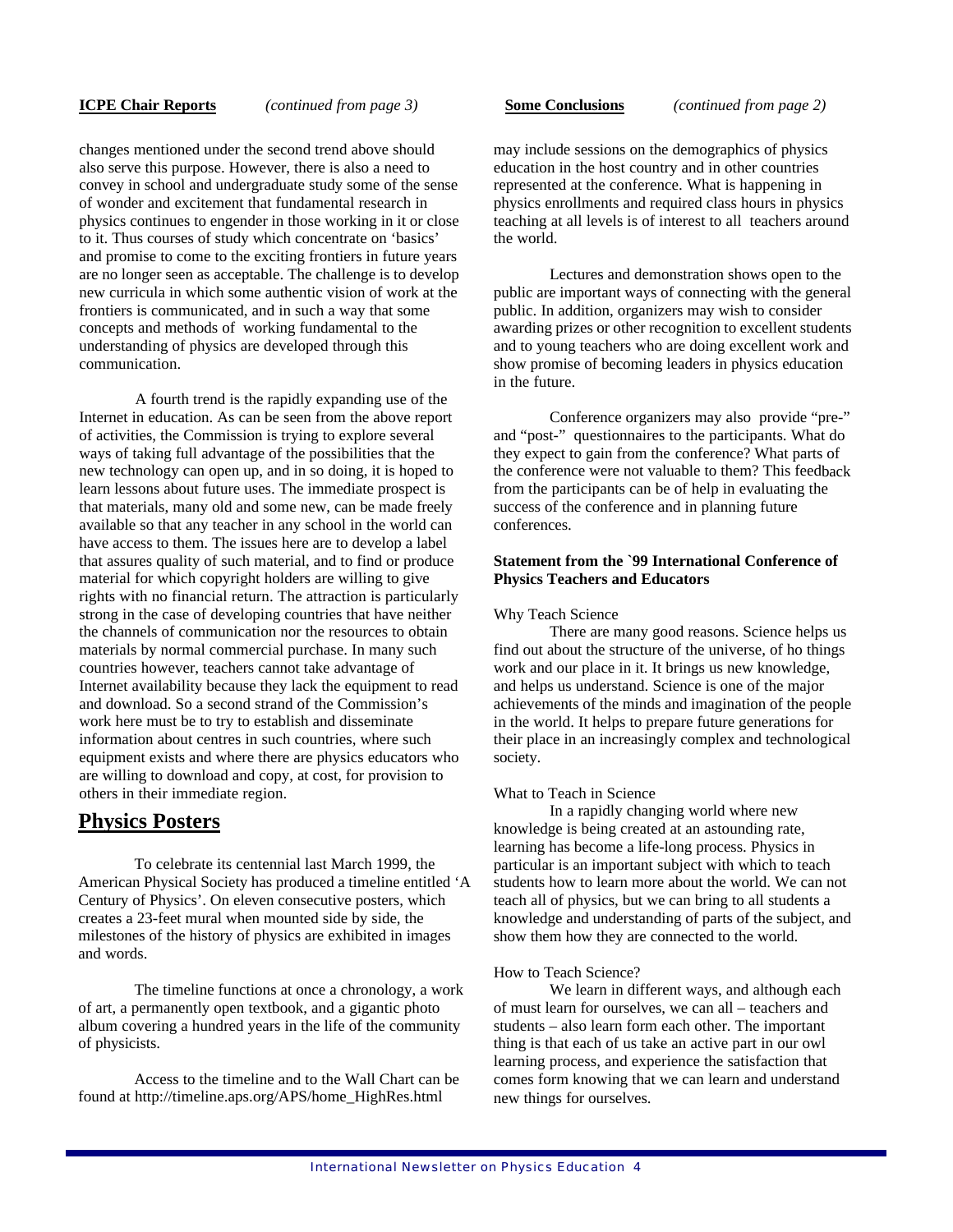# **A Physics Education Project in Africa**

Endre Lillethun

Department of Physics, University of Bergen, Bergen, Norway

The developing countries need a technological development not only to benefit from the discoveries of the last century but also *to develop their own technologies*, useful in their environment. Note that a *technological development*  contrasts *a transfer of technology* from industrial countries. It is dependent on an infrastructure of a general understanding of the natural sciences among the inhabitants. The basic understanding should be obtained in primary and high school.

An educational growth in a poor country or region can be speeded up through collaborations with persons from richer countries. In such a collaboration, one of the most important "rules" to remember is that potential and intelligence of persons from both sides is the same quality. The poorer ones have a setback due only to fewer opportunities to make use of their gifts towards education and research in the way this is possible in richer countries. One should also remember that they have a solid knowledge and wisdom useful in their living situation. This is valid in all stages of education, and if this is made use of in the educational process, it will give self-reliance to the pupils/students and ease the absorption of new knowledge and show its relation to daily life.

During the 1980s, it was becoming very clear that research in physics and mathematics was losing ground in many developing countries and this occurrence was fairly evident in Africa, where, due to disastrous proceedings 15-20 years past, a slump in research and research methods has been experienced. Seeing the need for a revival of research and research methods for local use, and the possibility of a partnership with a richer country, the collaboration project "Basic Physics for Technological Development in Uganda" between Makarere University, Uganda and the University of Bergen, Norway was conceived, through the help of a four-year financing fund.

The aims of the project were: i) *to facilitate a technological development in the country*, in a build-up of possibilities for developing both education and research in the basic sciences, ii)*to take part in Competence and Capacity Building,* particularly on the experimental side, iii)*to make the research fields be selected by the Makarere staff, related to local needs,* iv)*to rehabilitate and modernize the teaching laboratories* including the production of proper manuals for the practicals, v) *to find Norwegian supervisors for graduate students and Ph.D. students,* giving the possibility for the students to visit their advisors, to use a good library, and to copy articles of use for their studies. Degree studies to be carried out as sandwich programs where the students spend most of their time at the Makarere University, adding to the local academic environment also during the study period, and vi)*to supply some of the essentials for infrastructure,* such as copying machines, computers and overhead projectors.

in charge of the practicals visit similar laboratories in Norway, studying their methods and experiments, and starting the adaptation to and development of the Makarere facilities, ii) finding Norwegian researchers and Ugandan students for the different research topics selected, and procuring suitable equipment, iii) planning for the number of graduate students per year, and iv) planning an efficient use of the funds available.

The research was carried out in different fields of the sciences. Some of the fields focused on were the physics on studies of physical and chemical parameters of products made from clays in the abundant Uganda clay deposits, electronic devices, radiation physics and solar energy.

Under the project, about 35 Ugandans have completed M Sc studies in physics, chemistry and mathematics and 20 more are on their way. Two Ugandans have completed their Ph D studies and 8 more are on their way. A few Norwegians have also taken up degrees in the same subjects within the project.

Local workshops and seminars have been held for the academic and technical staff, with resource persons from Norway and from the region. International conferences in chemistry and in Mathematics and information seminars have been held for the public in Kampala and in other cities. In addition to a few publications in international journals, there have been international publications in proceedings from the conferences mentioned above and at conferences attended in the region.

As affirmed by the research fields covered and the particular studies pursued, the project has worked out in the way it was planned: to revive and develop ones' research and research methods and to use this in locally based research, and not to feel compelled to copy the research trends in industrialized countries. The departments have made a leap forward and have thus made their initial contribution towards giving Makarere University once more (as in the fifties) the status of "Harvard of Africa".

The about 25 Norwegian partners in the project have found it a rewarding activity, meeting hardworking and friendly persons who contributed to the research such that some of the joint research projects still continue, financed from normal university funding.

The apparently unique way of making the Ugandan University itself decide on the priorities of the projects wanted, and that the project would keep on for years, leading to continuous contact with scientists from abroad was strongly appreciated. The results of this project show that an expanded effort in enhancing science education in poorer countries is extremely rewarding, and hopefully, many others will follow suit.

The above aims were followed up by: i) having persons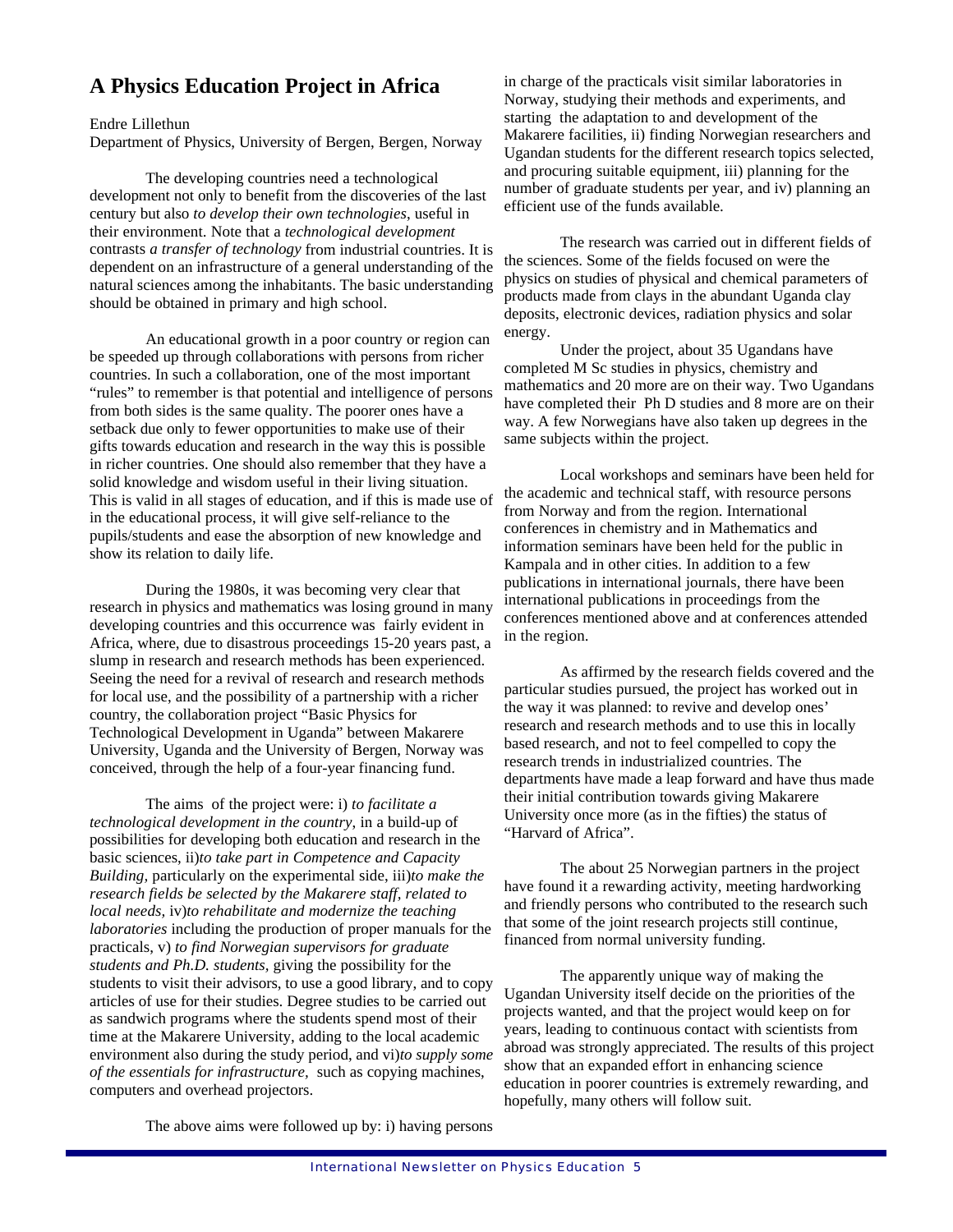# **A Physics Problem Based on an Actual Experiment**

Yohtaro UENO and Toshiaki SHIBATA, Department of Physics Tokyo Institute of Technology, Oh-okayama, Meguro, Tokyo Japan

Most problems on physics of the university entrance examinations in Japan are certainly appropriate for evaluating calculating ability when only limited understanding of physics is needed. However, it is difficult to evaluate to what extent applicants understand basic physical ideas through these exams. We have confirmed this via the 1999 Spring entrance examination by including a problem that asks students to explain why a physical force they have calculated occurs.

In recent days most university teachers of natural sciences have seen a strong tendency of their students to show less academic improvement than in the past; students are deficient in the ability to think logically by themselves. In view of the strong influence of entrance examinations on high school and junior high school education in Japan, the fact that the conventional type of problems have persisted dominantly for a long time is without doubt a major factor that has brought about such serious matters.

In order to get over this difficulty we have also tried to pose problems based on or strongly related to experiments and observations. These kind of problems involve questions that require understanding of basic physical ideas and are favorable to those who have experimental and observational experience.

The problem given below is the only one that we made by doing an experiment. We hope that this type of problems will encourage high school teachers and students who have spent time in doing a lot of experiments. Finally, it is worth noting that one can complement to some extent the shortage of the conventional type of problems by adding questions that require reasoning and explanations. Problem:

In order to study the force between two electric currents running in parallel lead wires, an experiment was performed using the apparatus as shown in Fig. 1. Although each of the lead wires 1 (abcdef) and 2 (gh) is a part of a different closed circuit, the remaining part of the circuit is abbreviated in Fig. 1. Lead wire 2 (hereafter abbreviated as LW2) is positioned horizontally, and its length is equal to segment cd of LW1. LW1 is attached to a Y-shaped insulator between a and b and between e and f. These connected parts are supported by two insulated fulcrums at the midpoint of segments ab and ef, so that the system is balanced. Segments ab and ef are collinear and serve as the axis of the balance. (Fig. 2 shows the apparatus viewed along the axis). When the balance is in balance, the plane of LW1 is horizontal and cd lies directly under gh. The force exerted on segment cd of LW1 can be measured by adjusting the weights on the fine-adjustment

weight pan. The abbreviated parts of the circuits in Fig. 1 are designed so that their influence on measuring the force is negligible. The quadrilateral bcde is a rectangle where bc is  $0.1$ [m] and cd is  $0.3$ [m].



- (a) We want to pass electric currents of up to  $5[A]$ through LW1 and LW2. What is the most important thing we have to know for the purpose, in addition to the electromotive force V[V] of the battery and the electric resistance  $R[\Omega]$  of the lead wire? Write also the equation that shows how it affects the electric currents.
- (b) Firstly, we sent electric current  $I_1 = 5[A]$  in LW1 and no current in LW2, and balance the system by adjusting the weight. Next, keeping  $I_1 = 5[A]$ , we sent electric current  $I_2[A]$  in the direction opposite to  $I_1$ . Varying the value of  $I_2[A]$ , we measured the force exerted on segments cd and gh which was caused by the electric current  $I_2[A]$ . The distance between segments cd and gh was kept at 0.01[m] all the time. The force was repulsive and we obtained the result shown in Table 1. Plot this data on the graph on the examination answer sheet, choosing appropriate coordinates.
- (c) Next, by moving LW2 upwards vertically while keeping it horizontal, we varied distance r[m] between segments cd and gh. Following the same steps as in (b), we measured the force exerted on segments cd due to electric current  $I_2[A]$ , while keeping  $I_1=I_2=5[A]$ . The results are shown in Table 2. Plot this data on the graph on the examination answer sheet, choosing appropriate coordinates.



(d) Let us denote by F[N] the force which acts between segment cd in WL1 and segment gh in WL2. Taking

*(Continued on page 7)*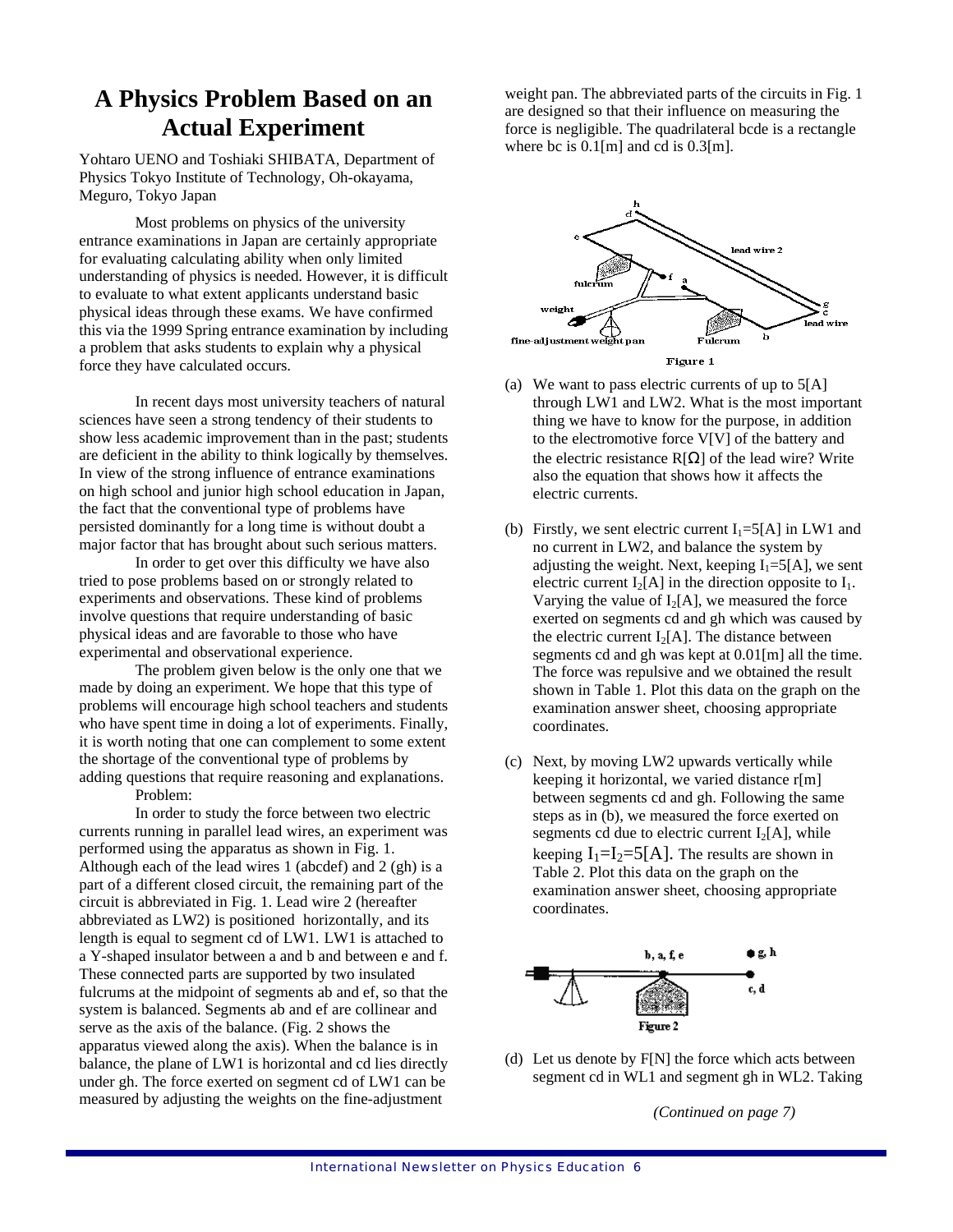into account the principle of action and reaction of a force and making use of plots obtained in (b) and (c), derive an equation which expresses F[N] in terms of electric currents  $I_1[A] I_2[A]$  and distance r[m]. Note that the derivation should be logically done step by step. What is the value of the proportionality constant in the equation?

- (e) The proportionality constant obtained in (d) turned out to be smaller than the value obtained by the formula applicable to (d). Let us consider the qualitative influence of each one of the following items on the experiment. If it makes the constant smaller, write S on the answer sheet. If it makes the constant larger, write L. If it makes the constant smaller in some cases and larger in other cases, write SL. If it has no influence, write N.
	- i) The electric current is passing through segments ab and ef.
	- ii) Segments cd and gh are not sufficiently long.
	- iii) Geomagnetic fields are acting on segment cd and gh.
	- iv) Although segments cd and gh are parallel, they may not be completely in a vertical plane.
- (f) The force acting between the lead wires, observed in (b) and (c), can be regarded as working via the magnetic flux density existing around one of the lead wires. In (d), the equation for the force that acts between the lead wires with  $r=0.3$ [m] was derived. Use that equation to derive an equation which expresses the magnitude of magnetic flux density  $B[T]$  at the position of LW2, generated by  $I_1[A]$ running in segment cd with r[m]. Using the derived equation, obtain the value of  $B[T]$  when  $I_1 = 5[A]$  and  $r=0.01$ [m].

| Table 1                   |                      |  |
|---------------------------|----------------------|--|
| Electric current $I_2[A]$ | Force [N]            |  |
| 0.0                       | 0.0                  |  |
| 0.5                       | $1.2 \times 10^{-5}$ |  |
| 1.5                       | $3.6 \times 10^{-5}$ |  |
| 2.0                       | $3.8 \times 10^{-5}$ |  |
| ? 5                       | 5.6 x $10^{-5}$      |  |

| Distance $r \, \text{m}$ | Force [N]             |
|--------------------------|-----------------------|
| 0.010                    | $10.0 \times 10^{-5}$ |
| 0.015                    | $7.0 \times 10^{-5}$  |
| 0.020                    | $5.0 \times 10^{-5}$  |
| 0.025                    | $4.2 \times 10^{-5}$  |
|                          | $3.7 \times 10^{-5}$  |

# **A Physics Problem** *(Continued from page 6)* **Teaching and Learning Physics in a Cultural Context**

Physics Learning Research Group, College of Education, Physics Education Department, Seoul National University

The Physics Learning Research Group from the College of Education of Seoul National University in Korea developed some questions that were presented at the International Conference of Physics Teachers and Educators, at Guilin, People's Republic of China held last August 19-23, 1999. The series of questions was part of a workshop on "Teaching and Learning Physics in a Cultural Context", and aimed to elicit the participants' comments and suggestions on how to make the questions better, and to encourage them to make their own questions that their group can ask to students at Seven Star Park in Guilin, PR China.

The questions were:

1. Floral Bridge

The bridge is about 125m long and said to have been built about 1,000 years ago.

(Q1-1) According to some guidebooks, the bridge has been destroyed every 62 years and rebuilt many times.



Floral Bridge

Can you guess the cause of this periodic collapse of the bridge?

(Q1-2)In the next figure, you can see a peculiar structure of a bridge roof. Why did they use many horizontal beams? Are they just for appearance or are they necessary to make the roof safer?

(*Continued on page 8)*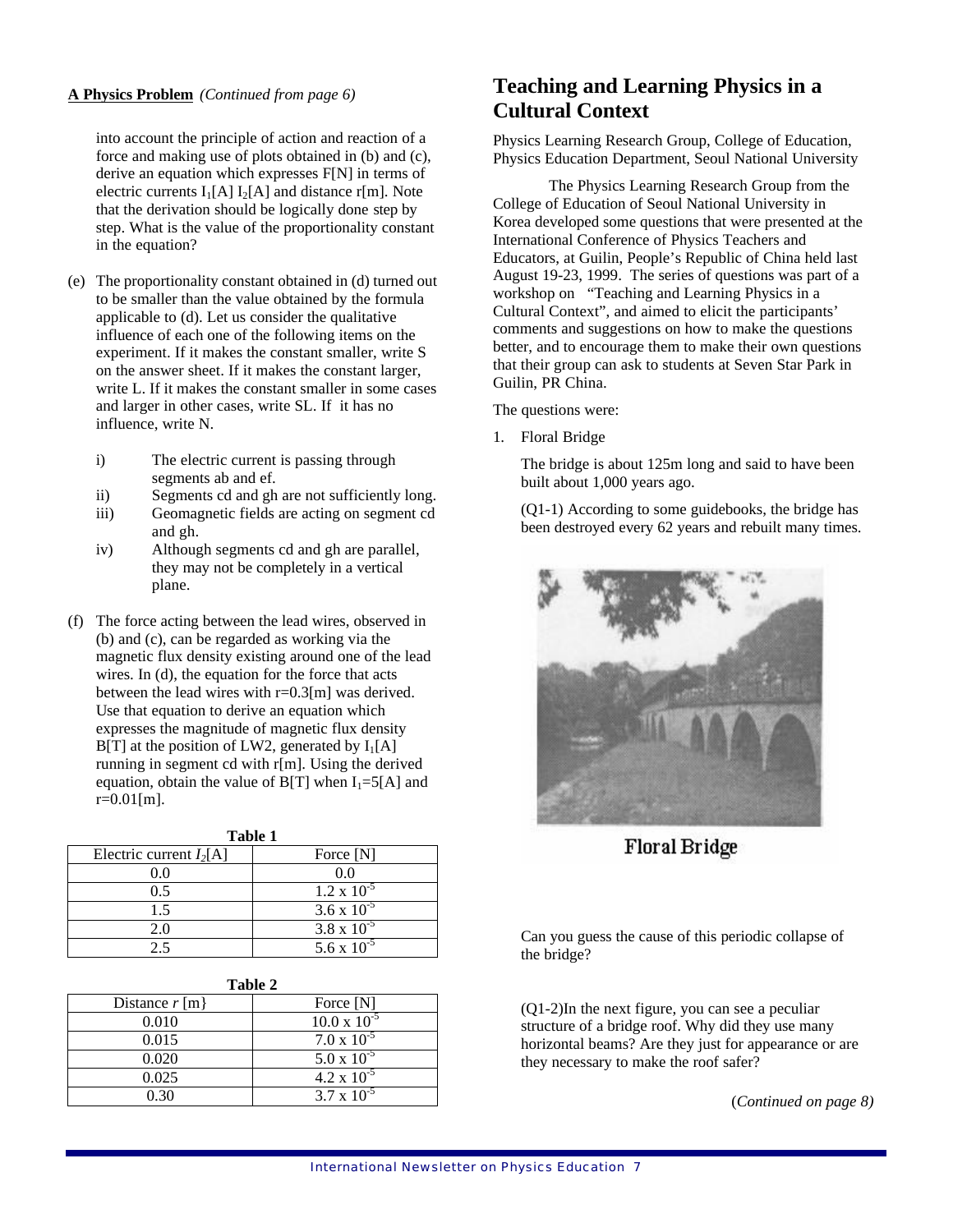**Teaching and Learning** *(Continued form page 8)* **Physics in Stamps**



**Roof Beams** 

2. Lament Wind Cave

The cave looks like a natural air conditioner. You can feel a cool wind in front of the cave.

(Q2-1) How does the wind come from the cave? Can you explain the cause of this cold wind?

(Q2-2) Is the speed of the wind always the same? Which factors can play an important role in determining the speed of the wind from the cave?



**Lament Wind Cave** 

Qin Kecheng

Physics Department, Peking University

One of the topics emphasized in the International Conference of Physics Teachers and Educators, at Guilin, People's Republic of China held last August 19-23, 1999 is enhancing interest and relevance in physics teaching and learning. One way to arouse interest in teaching and learning physics is to take into consideration the interest and hobbies of the students.

It was reported that there are 20 million stamp collectors in China, and 3.6 million are members of the Philately Association. Most of them are young people and students of schools in various levels. If interest in stamp collection can be combined with learning, we will gain much in physics teaching.

There is a lot of physics in stamps, so it would be feasible to combine physics teaching and interest in stamp collection. Stamps tell us the connection of physics with other aspects of social life and to collect them can foster good habits of learning.

## Physics on Stamps

Stamps are excellent intuitive teaching material. It would be helpful if teachers encourage the students to find out the meaning of the picture on the stamps, like the ones shown below:



Sometimes the content of the stamp is wrong. The mistakes also help us to learn physics. On the stamps shown below, the colors of the rainbow are inverted, while the one on the right features a wattmeter, instead of an ammeter.



There are rich data and material on the history of physics on stamps. The stamp below records the tragedy of the Chernobyl Incident.

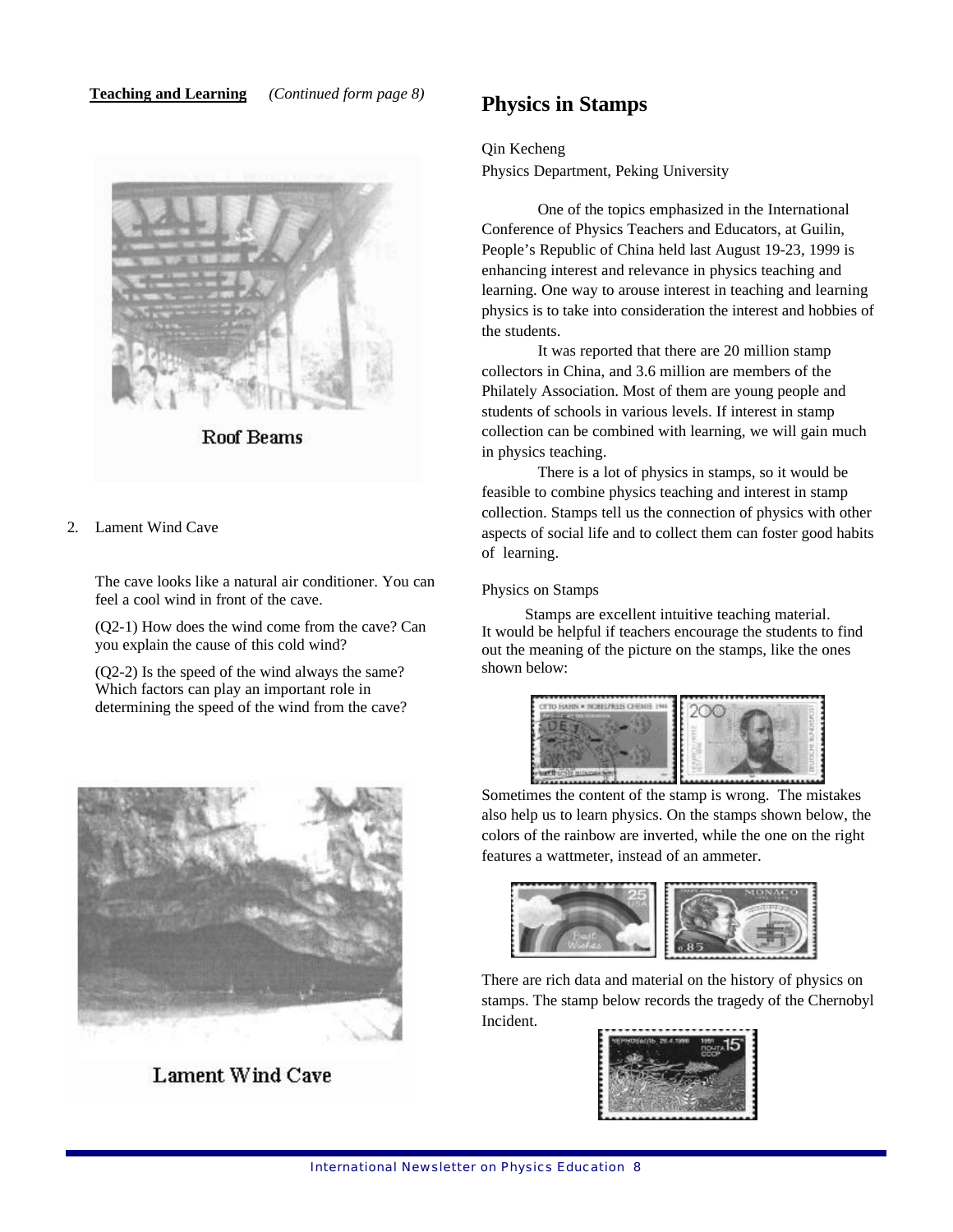# **Anamorphic Images – a Combination of Art, Physics and Mathematics**

Christian Ucke, Physics Department E 20/ Technical University Munich/Germany

Anamorphic images are distorted images. You all know the fun children have in museums or at fairs when they see themselves distorted in big concave or convex mirrors. There are many types of anamorphic images. Only two of these will be described here.



Here are some distorted words in Latin letters (made with CORELDRAW). Try to recognize what is written here. It is possible but not clear at the first look. However, if you view this image at a very shallow angle, you will recognize it. The first view reveals 'ICPE 2000' at the bottom; then the view perpendicular to the first view reveals anamorphic. This type of simple perspective anamorphic distortion can be found in many places: in paintings, wall paintings, drawings, underground stations or on the streets. This type of anamorphosis was closely related with the development of perspective in the fifteenth and sixteenth centuries. And of course you can describe this in mathematical terms as a relatively simple form of linear transformations.

The so-called cylindrical anamorphoses were not developed until quite a time later. The pictures appear correct when observed with a cylindrical mirror. Mainly artists used this form of anamorphic pictures, not only in Europe but also in Chinese culture, and they used it without thinking in physics or mathematical terms. With anamorphic images you can hide the content. If you know the trick of how to resolve the image, you can see them normally. Therefore these images have a certain magic aspect. And this is fascinating not only for children, but for adults as well.

Here is a drawing which shows the basic construction of anamorphic grids. The observer is at a finite distance from the cylindrical mirror. One reflected ray is drawn in a thick line. The construction uses only the law of reflection, which means that the angle between the incident ray and the perpendicular ray to the cylinder surface must be the same as the angle between the perpendicular and the reflected ray.

With a computer you can develop new formulas to calculate any anamorphic picture pixel by pixel.



One method of calculating anamorphic images is the so-called raytracing. In raytracing anamorphic images, a virtual slide projector with the non-distorted, original image is assumed. From the eye a ray goes through the original image pixel by pixel and hits the mirror, where it is reflected and then hits the plane or another surface in a pixel. The color of the pixel is the same as in the image.

The German student Friedel Ulrich developed a program for anamorphic images with the raytracing method as a thesis in college at the German Gymnasium in Pfaffenhofen, Bavaria. The structure of his program is simple: a camera, a mirror object (cylinder, cone or sphere) and a plane can be selected and positioned. A digitalized image, e.g. from a digital camera, can be inserted. The program calculates the anamorphic image. The file ANAMORPHUENGLISH.ZIP with the program ANAENGL.EXE and a short help-file can be downloaded from the internet (URL:http://www.e20. physik.tumuenchen.de/~cucke/ftp/anamorph/ulrich/anam orphuenglish). With a Pentium 400MHz processor you need several minutes to calculate the anamorphic picture.



This example - a cylindrical anamorphosis - was calculated with this program. I have to mention that anamorphic images are normally turned upside down, which makes it even more difficult to recognize the content. Take a cylindrical mirror (easily available from chromatized syphon tubes, bended reflecting mirror foils or other sources) and view the anamorphic image. Perhaps you will have to enlarge the image with a copy machine.

Make your own very special greeting card for the next millennium either as a linear or as a cylindrical anamorphic image.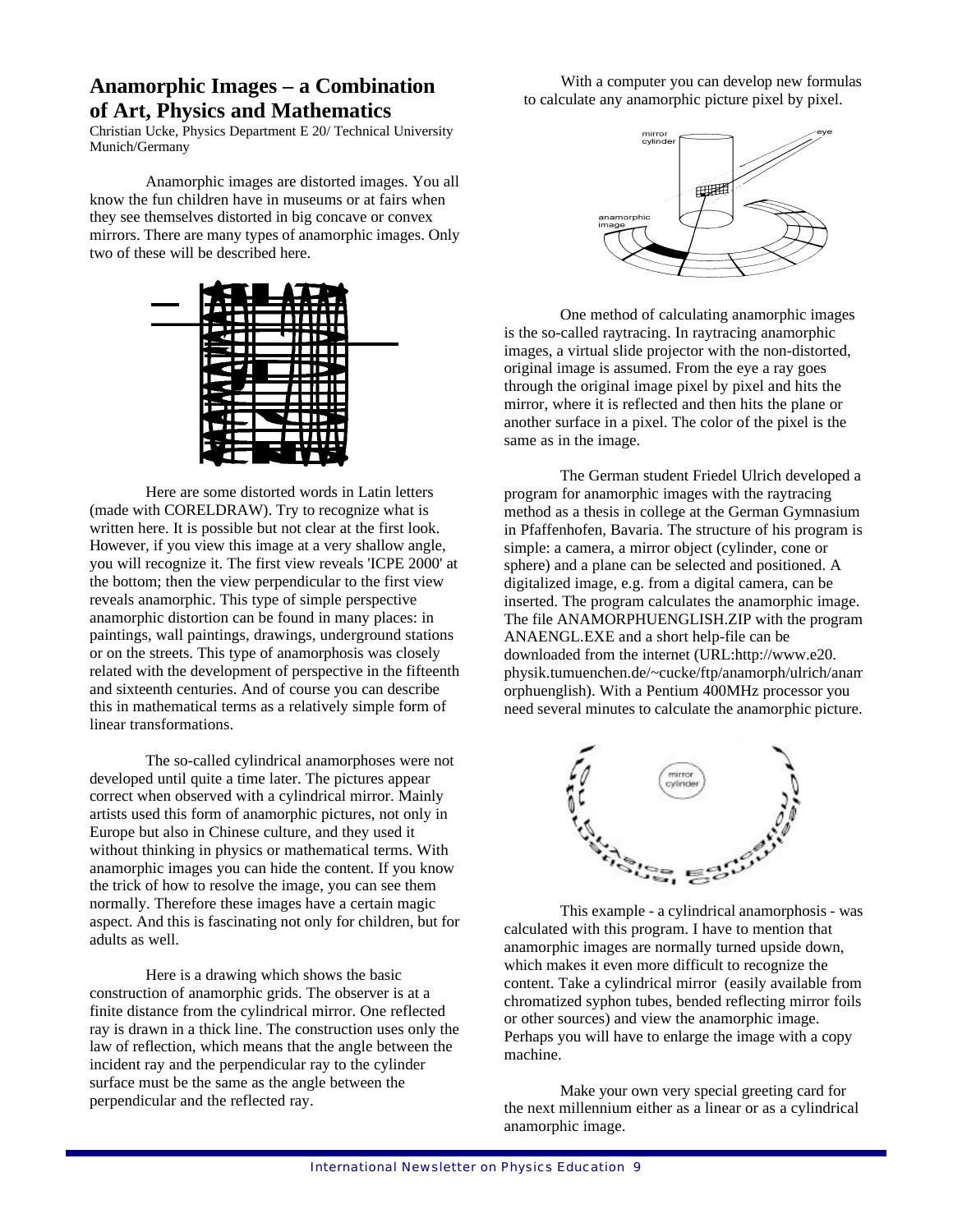# **Physics Education Conferences**

## **IUPAP Sponsored:**

## **Physics Teachers Beyond 2000**

August 27-September 1, 2000 Barcelona

- New contents for a new Physics conception in education
- **Improving Physics teacher education**
- New methods and tools in Physics education

Contact: Roser Pintò Department de Didactica de les Ciències Universitat Autònoma de Barcelona

Santi Suriñach Department de Fisica Universitat Autònoma de Barcelona

## **VII International Conference on Physics Education** July 3-7, 2000 Porto Alegre (Gramado), Brazil

The main theme of the conference is the Preparation of Physics Majors and Physics and Physics Teachers in Contemporary Society.

Contact: IACPE/SECTEOR/IFUFRGS Caixa Postal 15051, Campus CEP 91501-970 Porto Alegre, R.S. Brazil Email: iacpe7@if.ufrgs.br

## **Computer and Information Technology in Physics Education**

December 4-6, 2001 University of the Philippines, Quezon City, Philippines

The goal of this conference is to share experiences and research on the use of computers and information technology in teaching physics at all levels.

Contact: The Conference Coordinator telephone: (632) 9282621 to 25 fax: 632)9281563 email: director@ismed.upd.edu.ph

## **Other Conferences:**

**The Second Japan-China Symposium on University Physics Experiment Education**  August 22-24, 2000 Waseda University, Shinjuku-ku, Tokyo, Japan

The symposium provides a forum for the exchange of information on the development of experimental physics education in colleges and universities, particularly on the teaching materials and methods used in Japan and China.

Contact: Japanese side Masaaki Kobayashi Department of Physics, Science University of Tokyo Kagurazaka 1-3, Shinjuku-ku, Tokyo 162-8601, Japan Phone: 81-0(3)-3260-4271 ext. 2236 Telefax: 81-0(3)-5261-1023 Email: kobayash@rs.kagu.sut.ac.jp

Chinese Side Wu Zonghan Department of Physics, Southeast University No. 2, Sipai Lou, Nanjing, 210096 Jiangsu, People's Republic of China

Phone: 86-(0)25-379-2870 Telefax: 86-(0)25-771 –2719 Email: zwhoo@seu.edu.cn

## **II Iberoamerican Workshop on University Physics Teaching**

January 24, 2000 Havana University, Cuba

The main focus of this conference is to discuss common problems on Physics Teaching and to seek appropriate solutions.

Contact: Dr. Octavio Calzadilla Amaya Physics Faculty, Havana University 10400 Ciudad de La Havana, Cuba email: tibero@ff.cc.uh.cu

## **International Conference on Science, Mathematics and Technology Literacy: Strategies for the 21st Century**  Nov. 22-24, 1999

UP ISMED, Quezon City, Philippines

- To provide an international forum to exchange ideas and share experiences on strategies to promote science, mathematics and technology literacy at the basic and teacher education levels.
- To forge international links to promote science, mathematics and technology literacy.
- To propose recommendations for immediate and future actions.

Contact:

The Conference Coordinator telephone: (632) 9282621 to 25 fax: (632)9281563 email: director@ismed.upd.edu.ph website at http://www.ismed.upd.edu.ph/conference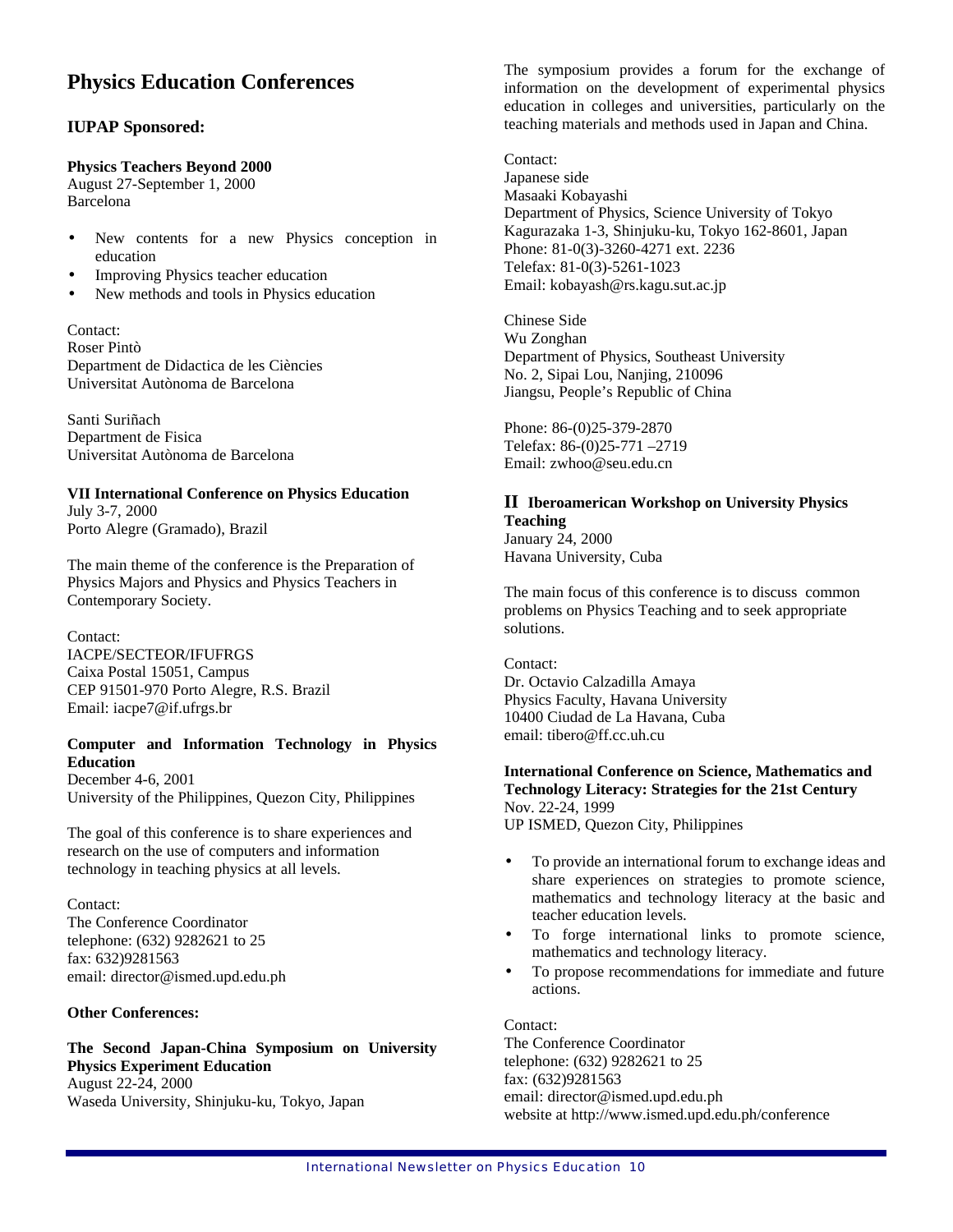## **Physics Education Publications**

- Paul Black and Dylan William , *Inside the Blackbox – Raising Standards Through Classroom Assessment* Published by the College of Education, King's College London 133 N. Rivers St., Wilkes-Barre, Pa 18711, London
- Art Hobson, *Physics Concepts and Connections,* University of Arkansas Published by Prentice Hall, Englewood Cliff, New Jersey, USA
- *Diwang Pisika* For the Advancement of Physics Teaching at All Levels in the Philippines Published by the UP ISMED, The Philippine Association of Physics Instructors and the Philippine Association of Physics Teachers E. Quirino Ave. UP Campus, Diliman, Q.C. 1101 Philippines
- *Physics Education* Institute of Physics Publishing, Techno House, adcliffe Way, Bristol, UK
- ICEC Newsletter International Communications Exchange Center Physics Education Society of Japan P.O. Box 29 Koishikawa, Tokyo, 112-8691, Japan
- Physics Education Research A Supplement to the American Journal of Physics Published by the American Association of Physics Teachers One Physics Ellipse, College Park, MD 20740 USA

If you want to add to the growing list of physics education publications, contact the International Commission on Physics Education Newsletter editor.

# **Websites on Physics Education**

International Commission on Physics Education Official Homepage http://www.physics.umd.edu/ripe/icpe/

The ICPE homepage contains links to international physics organizations, relevant literature, organizational resources, Physics education people and groups, resources for teachers, and links to physics newsgroups and e-mail list, aside from the regular information pages and the IUPAP link.

- American Association of Physics Teachers http://www.aapt.org/ The Official Homepage of the American Association of Teachers, this page contains useful information for physics teachers worldwide.
- The Nobel Foundation http://www.nobel.se/ The official website of the Noble Foundation, which includes a page on Nobel prize winning physicists
- Palermo University IT and Physics education Website http://www.unipa.it

This page contains online courses for physics teachers.

Physics Link http://www.physlink.com/

A comprehensive guide to physics on the Internet

Physics 2000 http://www.Colorado.EDU/physics/2000/

An interactive website on modern physics

*What I'm going to tell you is what we teach our physics students in the third or year of graduate school…*

*It is my task to convince you not to turn away because you don't understand it…. You see my physics students don't understand it … that is because I don't understand it. Nobody does.*

- Richard P. Feynman, QED, The Strange Story of Light and Matter , Penguin Books, London